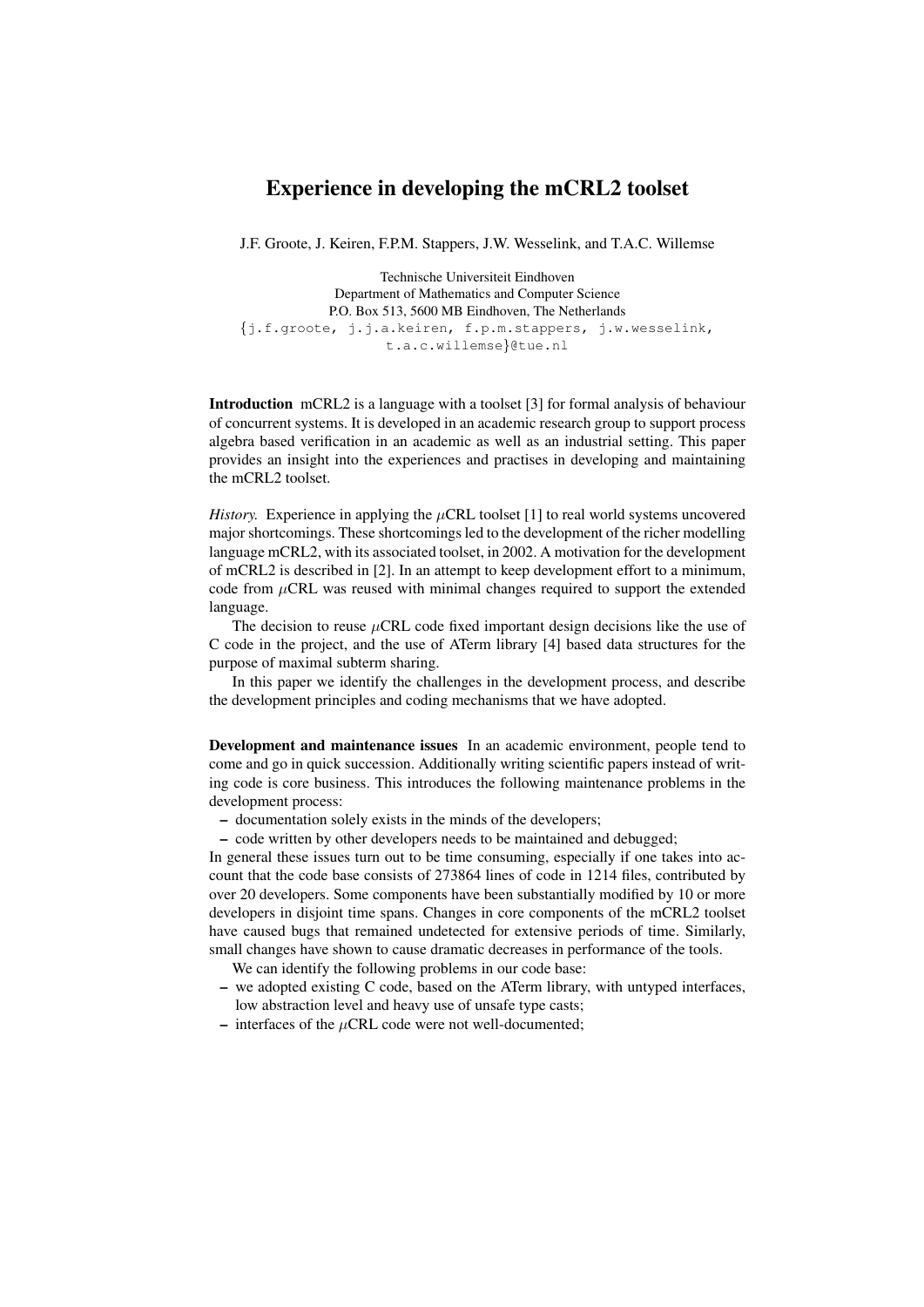– portability issues in the existing code obstructed our ambition to have the mCRL2 toolset available as a cross-platform tool.

The combination of these issues induces a steep learning curve for new developers, often requiring assistance from more experienced developers. The lack of documentation, a high level interface, and general purpose algorithms inadvertently led each developer to introduce his own ad-hoc solution for general problems, and this led to a copy-paste-adjust mentality. Generalising these ad-hoc implementations into a single implementation has shown to be virtually impossible without major changes to the algorithms that use them. On the other hand generalised implementations are required to make progress in implementing new or overhauled parts of the code. Overcoming these issues badly constrains development of new features, and hence the ability to closely follow developments in the theory. An additional issue introduced by the large amount of code duplication is lack of consistent behaviour between tools.

Adopted process and coding guidelines Based on the issues that we have observed, we give an insight in the development guidelines we have since adopted.

One of the main issues that we have run into process-wise is the lack of documentation. To address this issue, developers are required to explicitly design their components prior to implementing. Furthermore the implementation needs to be accompanied with extensive source code and interface documentation.<sup>1</sup> To make sure that all documentation is of sufficient quality, it is now reviewed by at least one other developer. Style differences among code from various authors are reduced using coding guidelines.

In the development of a formal methods toolset correctness, reliability and performance are key issues. Therefore developers are required to write unit tests for the components they implement. Furthermore bug fixes must always be accompanied with tests that show the bug is fixed. All tests are run on a daily basis on all supported platforms. We experienced that changes in the core of the toolset can have an unanticipated but vast effect on the performance of individual tools, hence we run the core tools in our toolset on a selection of examples on a daily basis. Historical running times are accumulated for comparison. This data is used to examine tool performance trends over time.

On source code level we have run into the following issues: (1) the compiler not assisting us in finding straightforward mistakes in the code because of the untyped interfaces, (2) duplication of code, and (3) the lack of cross-platform support. These issues have been addressed by transitioning the code to C++. This addressed our problems as follows. A framework of C++ classes and interfaces was designed for the most common data structures and algorithms. This allows the compiler to do stricter checking on types. All new code has been written using this framework, leading to more comprehensible code at a higher abstraction level. A lot of existing code has gradually been adapted to use this framework, or whenever necessary been rewritten from scratch. By now there are only a few pieces of code that still need to be migrated. In this migration process a lot of duplicate code has been removed. The most striking example of this is the new implementation of our tools. Every tool in our toolset is a class which inherits from

2

<sup>&</sup>lt;sup>1</sup> Note that all documentation, and test and performance measurement results that we mention are available through the project website (http://www.mcrl2.org)